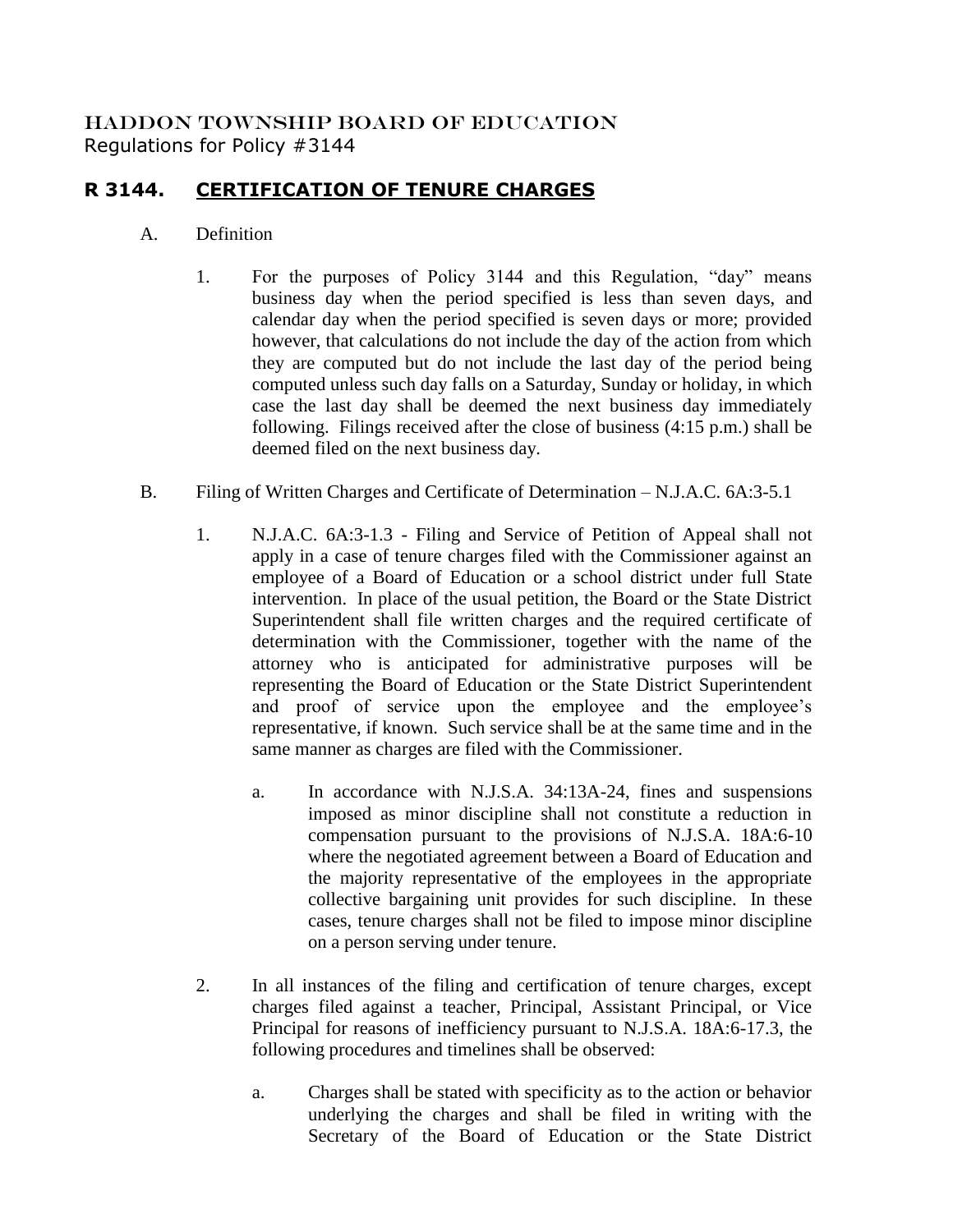Superintendent, accompanied by a supporting statement of evidence, both of which shall be executed under oath by the person(s) instituting such charges.

- b. Along with the required sworn statement of evidence, charges shall be transmitted to the affected tenured employee and the employee's representative, if known, within three working days of the date they were filed with the Secretary of the Board of Education or the State District Superintendent. Proof of mailing or hand delivery shall constitute proof of transmittal.
- c. The affected tenured employee shall have an opportunity to submit to the Board of Education or the State District Superintendent a written statement of position and a written statement of evidence, both of which shall be executed under oath with respect thereto within fifteen days of receipt of the tenure charges.
- d. Upon receipt of the tenured employee's written statements of position and evidence under oath, or upon expiration of the allotted fifteen-day time period, the Board of Education shall determine by a majority vote of its full membership, or the State District Superintendent shall determine, within forty-five days whether there is probable cause to credit the evidence in support of the charges and whether such charges, if credited, are sufficient to warrant a dismissal or reduction of salary. In accordance with the provisions of N.J.S.A. 18A:6-13, if the Board of Education does not make a determination within forty-five days after receipt of the written charges, the charges shall be deemed to be dismissed and no further proceeding or action shall be taken.
- e. The Board of Education or the State District Superintendent shall provide, within three working days, written notification of the determination to the employee against whom the charges has been made, in person or by certified mail to the last known address of the employee and the employee's representative, if known.
- f. If the Board of Education or the State District Superintendent finds probable cause exists and the charges, if credited, are sufficient to warrant a dismissal or reduction of salary, then the Board or the State District Superintendent shall file, within fifteen days, written charges with the Commissioner. The charges shall be stated with specificity as to the action or behavior underlying the charges and shall be accompanied by the required certificate of determination together with the name of the attorney who is anticipated for administrative purposes will be representing the Board of Education or State District Superintendent and proof of service upon the employee and the employee's representative, if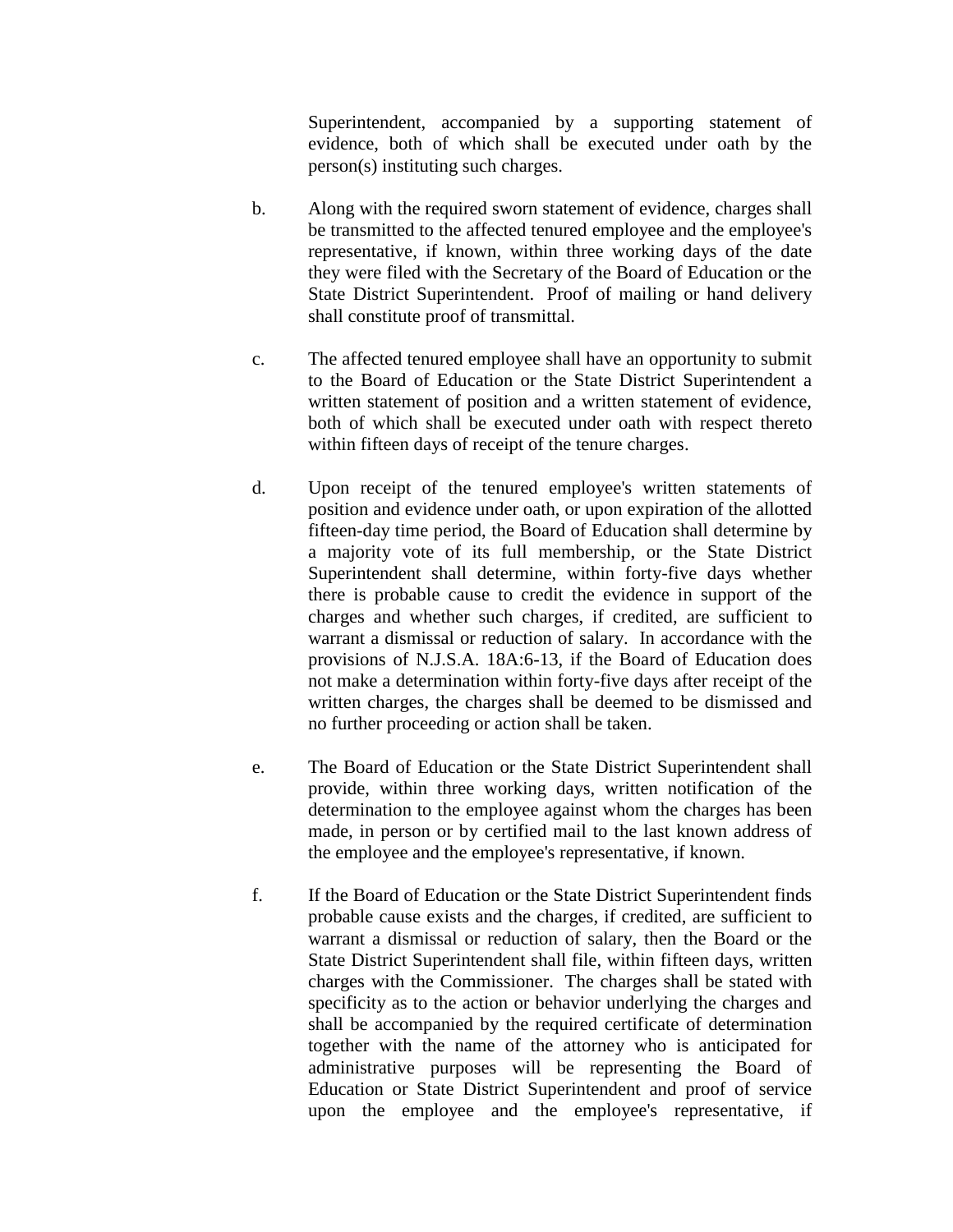known. Such service shall be at the same time and in the same manner as the filing of charges with the Commissioner.

- g. Pursuant to N.J.S.A. 18A:6-11, all deliberations and actions of the Board of Education with respect to such charges shall take place at a closed/executive session meeting.
- 3. If the tenure charges are charges of inefficiency pursuant to N.J.S.A. 18A:6-17.3, except in the case of Principals and Vice Principals in school districts under full State intervention, where procedures are governed by the provisions of N.J.S.A. 18A:7A-45 and such rules as may be promulgated to implement it, the following procedures and timelines shall be observed:
	- a. When the conditions described in N.J.S.A. 18A:6-17.3.a(1) or (2) and as outlined in Policy 3144.12 have been satisfied, the Superintendent shall promptly file with the Secretary of the Board a charge of inefficiency.
	- b. The charges of inefficiency shall be transmitted to the affected tenured employee and the employee's representative, if known, within three working days of the date the charges were filed with the Secretary of the Board or State District Superintendent. Proof of mailing or hand delivery shall constitute proof of transmittal.
	- c. The affected tenured employee shall have an opportunity within ten days of receipt to submit to the Board or State District Superintendent a written statement of position under oath demonstrating how the school district failed to comply with evaluation procedures.
	- d. Within thirty days of the filing, the Board or State District Superintendent shall forward a written charge to the Commissioner unless the Board or the State District Superintendent determines the evaluation process has not been followed. Such determination shall be made by a majority vote of the Board's full membership or by the State District Superintendent.
	- e. Upon receipt of the charge, the Commissioner or his or her designee shall examine the charge. The charge shall again be served upon the employee at the same time it is forwarded to the Commissioner and proof of service shall be included with the filed charge. The individual against whom the charge is filed shall have ten days to submit to the Commissioner a written response to the charge.
	- f. Within five days of the individual's deadline to submit a written response to the charge, the Commissioner shall appoint an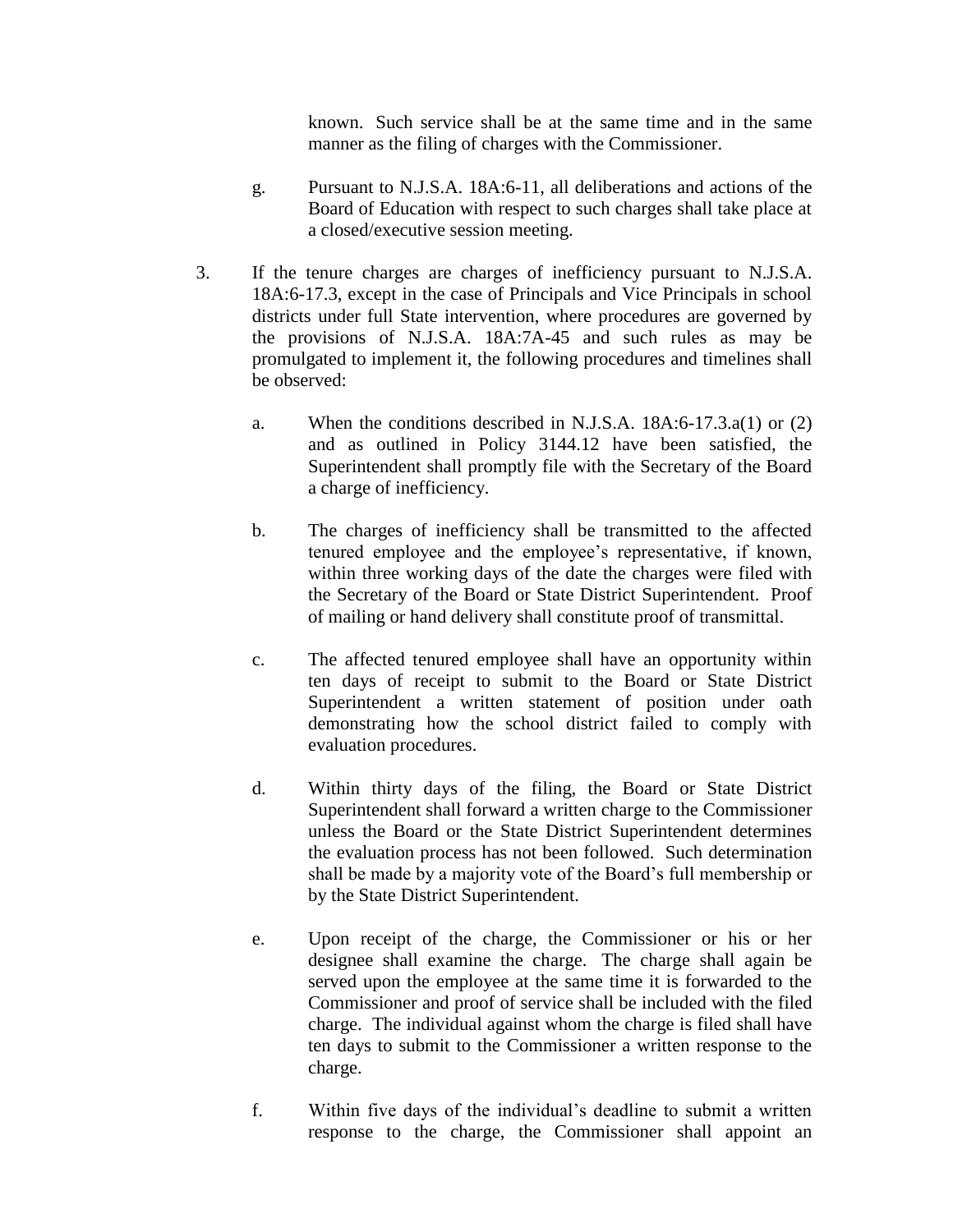arbitrator to hear the case and refer the case to the arbitrator, unless he/she determines the evaluation process has not been followed.

- g. Pursuant to N.J.S.A. 18A:6-11, all deliberations and actions of the Board of Education with respect to such charges shall take place at a closed/executive session meeting.
- 4. The provisions of N.J.A.C. 6A:3-5.1 shall not apply to employees of Charter Schools, who are governed by the provisions of N.J.A.C. 6A:11-6.
- C. Format of Certificate of Determination
	- 1. The certificate of determination that accompanies the written charges shall contain a certification by the Board of Education Secretary or the State District Superintendent:
		- a. The Board of Education or the State District Superintendent has determined the charges and the evidence in support of the charges are sufficient, if true in fact, to warrant dismissal or a reduction in salary;
		- b. Of the date, place, and time of the meeting at which such determination was made and whether the employee was suspended and, if so, whether such suspension was with or without pay; and
		- c. The determination was made by a majority vote of the whole number of members of the Board of Education or by the State District Superintendent in accordance with N.J.S.A. 18A:7A-39.
	- 2. The provisions of N.J.A.C. 6A:3-5.2 shall not apply to employees of Charter Schools, who are governed by the provisions of N.J.A.C. 6A:11-6.
- D. Filing and Service of Answer to Written Charges N.J.A.C. 6A:3-5.3
	- 1. Except as specified in N.J.A.C. 6A:3-5.1(c)5, an individual against whom tenure charges are certified shall have fifteen days from the date such charges are filed with the Commissioner to file a written response to the charges. Except as to the time for filing, the answer shall conform to the requirements of N.J.A.C. 6A:3-1.5(a) through (d).
		- a. Consistent with N.J.A.C. 6A:3-1.5(g), nothing in N.J.A.C. 6A:3- 5.3 precludes the filing of a motion to dismiss in lieu of an answer to the charges, provided the motion is filed within the time allotted for the filing of an answer. Briefing on the motions shall be in the manner and within the time fixed by the Commissioner, or by the arbitrator if the motion is to be briefed following transmittal to an arbitrator.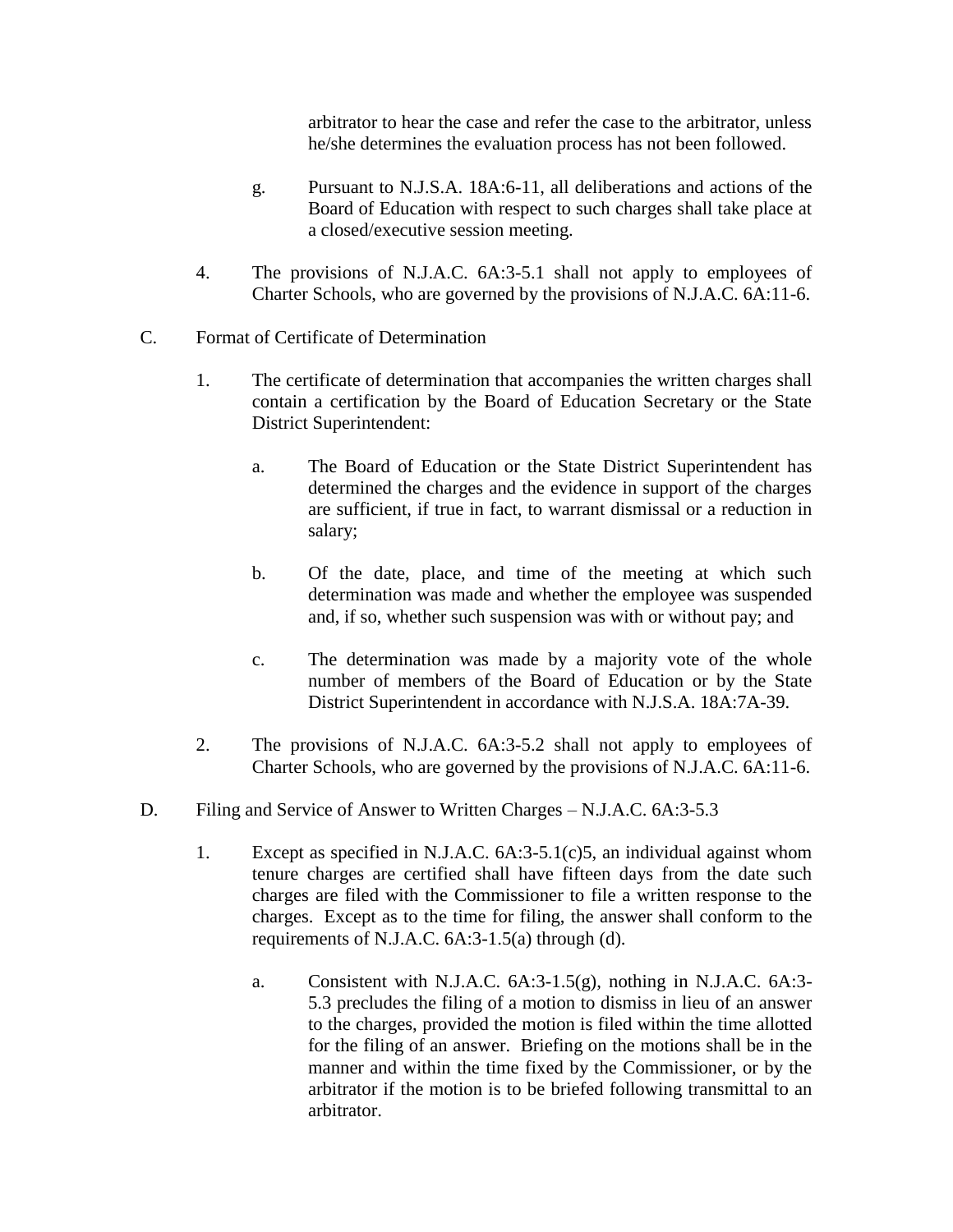- 2. Upon written application by the person against whom charges are filed, the Commissioner may extend the time period for the filing of an answer upon a finding of good cause shown consistent with the provisions of N.J.S.A. 18A:6-16. Such application shall be received prior to the expiration of the fifteen-day answer period, or the ten-day answer period specified in N.J.A.C. 6A:3-5.1(c), and a copy shall be served upon the charging Board of Education or the State District Superintendent. The Board of Education or State District Superintendent shall promptly notify the Commissioner of any opposition to the request.
	- a. A request for extension that is received after the fifteen-day period allotted for an answer to tenure charges, or after the ten-day period allotted in N.J.A.C. 6A:3-5.1(c) will be considered only in the event of demonstrated emergency or other unforeseeable circumstance such that the request could not have been made within the requisite filing period.
- 3. If no answer is filed within the requisite time period and no request for extension is made, or if the request is denied by the Commissioner, or the charged employee submits an answer or other responsive filing indicating the employee does not contest the charges, the charges shall be deemed admitted by the charged employee.
- 4. The provisions of N.J.A.C. 6A:3-5.3 shall not apply to employees of Charter Schools, who are governed by the provisions ofN.J.A.C. 6A:11-6.
- E. Determination of Sufficiency and Transmittal for Hearing N.J.A.C. 6A:3-5.5
	- 1. Except as specified in N.J.A.C. 6A:3-5.1(c), within ten days of receipt of the charged party's answer or expiration of the time for its filing, the Commissioner shall determine whether such charge(s) are sufficient, if true, to warrant dismissal or reduction in salary. If the charges are determined insufficient, they shall be dismissed and the parties shall be notified accordingly. If the charges are determined sufficient, the matter shall be transmitted immediately to an arbitrator for further proceedings, unless the Commissioner retains the matter pursuant to N.J.A.C. 6A:3- 1.12.
		- a. A notice of transmittal shall be issued to the parties by the Department of Education on the same date as the matter is transmitted to an arbitrator.
	- 2. Where a party to a tenure matter requests, the Commissioner may agree to hold the matter in abeyance at any time prior to transmittal to an arbitrator. Thereafter, requests to hold the matter in abeyance shall be directed to the arbitrator. Any request for abeyance, whether directed to the Commissioner or the arbitrator, shall be consistent with the intent of N.J.S.A. 18A:6-16 as amended by P.L. 1998, c.42.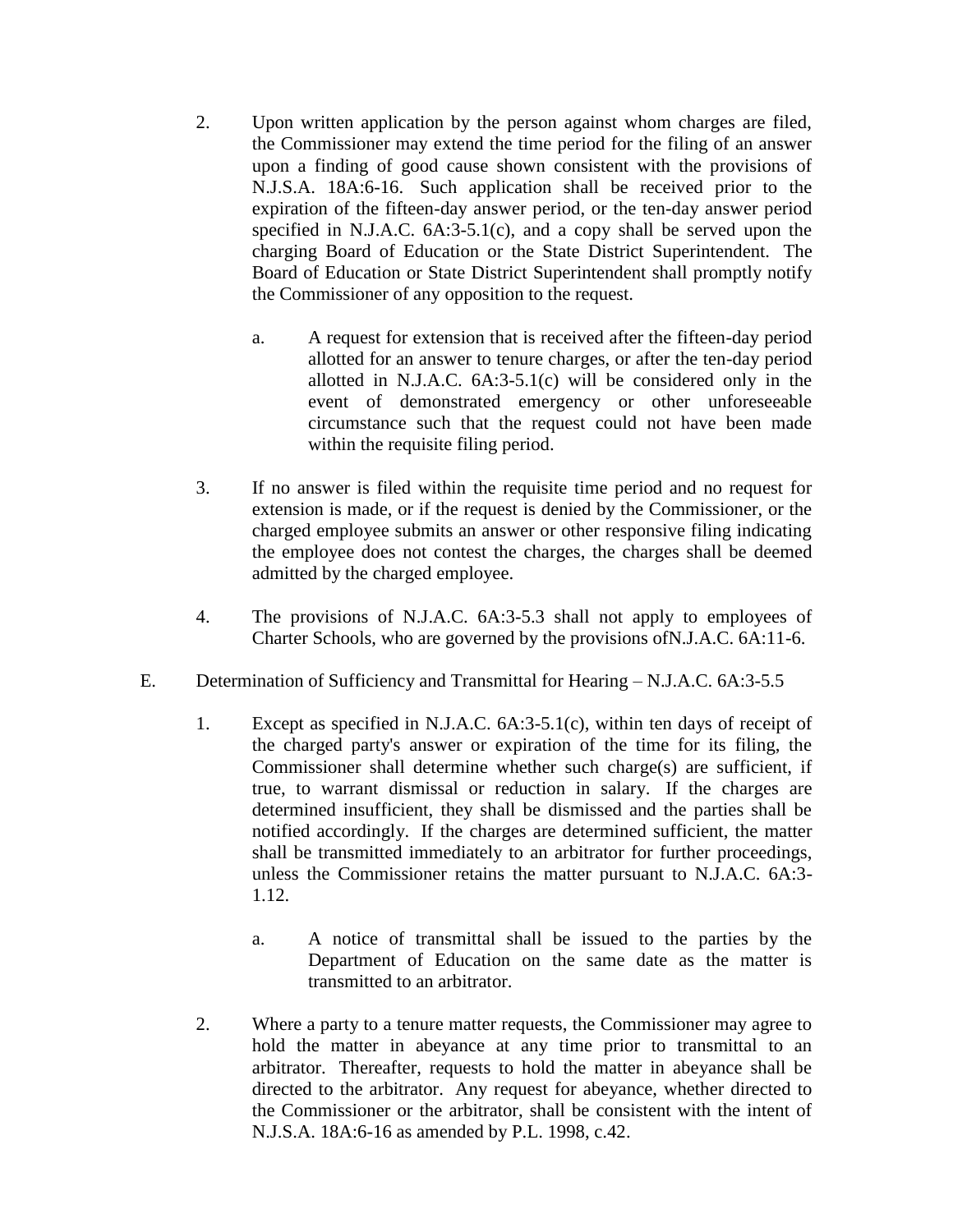- F. Withdrawal, Settlement, or Mooting of Tenure Charges N.J.A.C. 6A:3-5.6
	- 1. Once tenure charges are certified to the Commissioner, they may be withdrawn or settled only with approval. Any proposed withdrawal or settlement, whether submitted to the Commissioner or to the arbitrator, shall address the following standards established by the State Board of Education in the matter entitled *In re Cardonick*, State Board decision of April 6, 1983 (1990 *School Law Decisions* (*S.L.D.*) 842, 846):
		- a. Accompaniment by documentation as to the nature of the charges;
		- b. Explication of the circumstances justifying settlement or withdrawal;
		- c. Consent of both the charged and charging parties;
		- d. Indication the charged party entered into the agreement with a full understanding of his or her rights;
		- e. A showing the agreement is in the public interest; and
		- f. If the charged party is a teaching staff member, a showing the teaching staff member has been advised of the Commissioner's duty to refer tenure determinations resulting in loss of position to the State Board of Examiners for possible suspension or revocation of certificate.
	- 2. A settlement agreement shall not propose terms that would restrict access to information or records deemed public by law or result in misrepresentation of the reason for an employee's separation from service. If tenure charges have been certified to the Commissioner by a Board of Education, any proposed settlement shall indicate, by signature of the Board Attorney or inclusion of a Board of Education resolution authorizing settlement, that the Board of Education has consented to the terms of the settlement.
	- 3. A proposed withdrawal or settlement of tenure charges shall be submitted to the Commissioner prior to transmittal of such charges to the arbitrator; thereafter, it shall be submitted to the arbitrator.
	- 4. If tenure proceedings against a teaching staff member are concluded prior to adjudication because the charged party has unilaterally resigned or retired, the Commissioner may refer the matter to the State Board of Examiners for action against the charged party's certificate as it deems appropriate, when such referral is warranted under the provisions governing resignation or retirement prior to conclusion of tenure charges as set forth in N.J.A.C. 6A:9B-4.3.